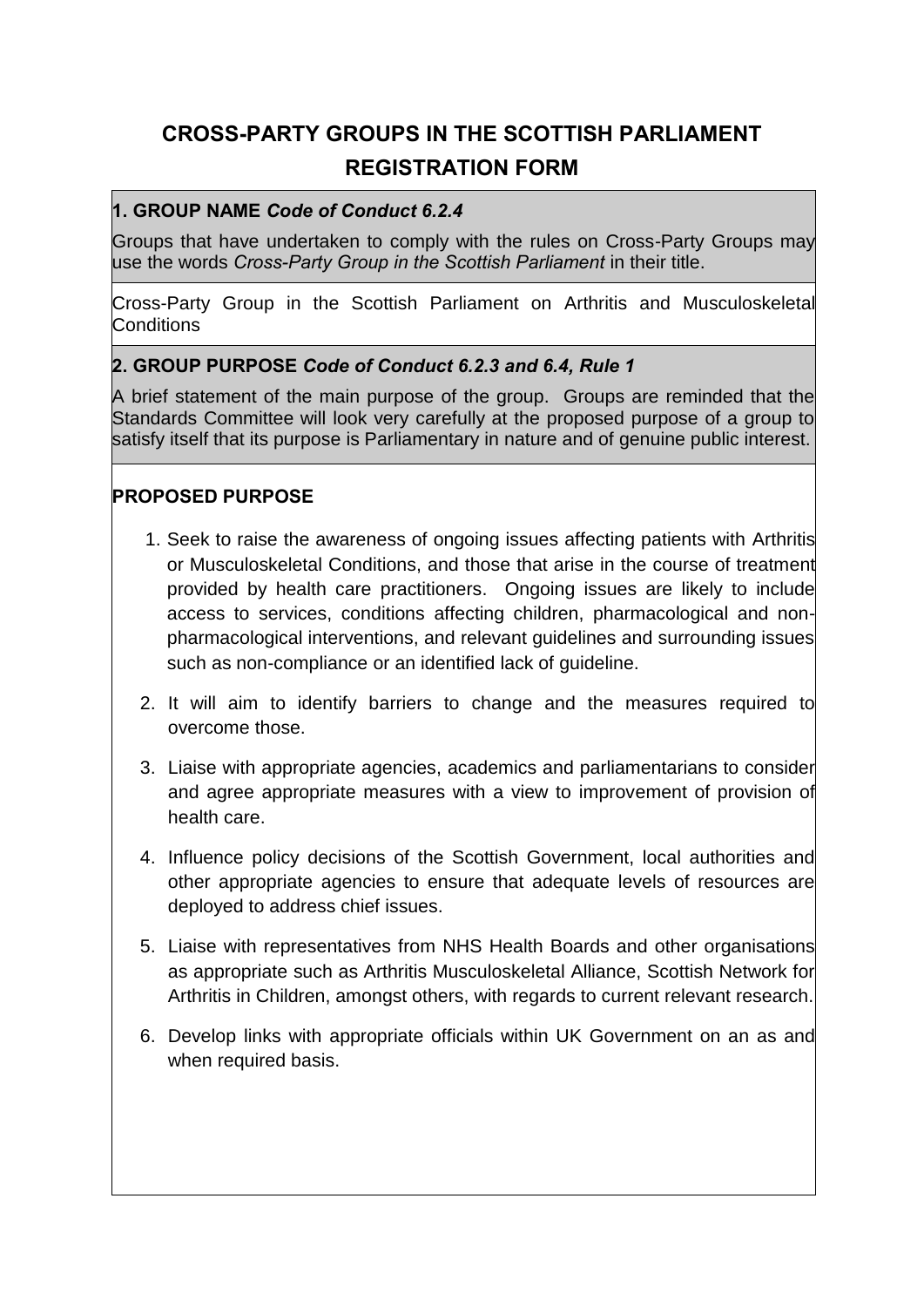## **3. GROUP MEMBERS** *Code of Conduct 6.4, Rules 2, 3, 5, 6 & 8*

When listing members, who are MSPs, only the MSP's name need be given. For members from outwith the Parliament, the name of the member and any employer they represent must be given.

| <b>MSPs</b>                                   | <b>Non-MSP Individuals</b> |                                |                                                                                      |  |
|-----------------------------------------------|----------------------------|--------------------------------|--------------------------------------------------------------------------------------|--|
| Helen Eadie<br><b>Jim Eadie</b>               | Guy<br>Maggie              | Armstrong<br>Brooks-<br>Carter | <b>UCB Pharma LTD</b><br>Scottish Massage Therapists<br>Organisation                 |  |
| Nanette Milne                                 | Carol                      | Callaghan                      | Rheumatology, NHS Lothian                                                            |  |
|                                               | Sharon                     | Campbell                       | <b>RGN</b>                                                                           |  |
| <b>Jackie Baillie</b><br>Anne McTaggart       | Angela                     | Donaldson                      | Arthritis Care in Scotland                                                           |  |
|                                               | Sharon                     | Douglas                        | <b>SNAC</b>                                                                          |  |
|                                               | Tom                        | Downie                         |                                                                                      |  |
|                                               | Amy                        | Hefford                        | Abbott                                                                               |  |
|                                               | Colin                      | Howie                          |                                                                                      |  |
|                                               | John                       | Hunter                         | Scottish Society for Rheumatology                                                    |  |
|                                               | Irene                      | Logan                          | Fibromyalgia Friends Scotland                                                        |  |
|                                               | lain                       | Macdonald                      | <b>NASS Edinburgh</b>                                                                |  |
|                                               | Sheila                     | MacLeod                        | National Rheumatoid Arthritis Society                                                |  |
|                                               | Grainne                    | Morrison                       | Merck Sharp & Dohme                                                                  |  |
|                                               | Jill                       | <b>Murdock</b>                 | <b>Brittle Bone Society</b>                                                          |  |
|                                               | Michael                    | <b>New</b>                     |                                                                                      |  |
|                                               | Patricia                   | Osborn                         | <b>CE Brittle Bone Society</b>                                                       |  |
|                                               | Paolo                      | Quadros                        |                                                                                      |  |
|                                               | David                      | Reid                           | University of Aberdeen                                                               |  |
|                                               | Tracy                      | Rendall                        | <b>SNAC</b>                                                                          |  |
|                                               | Anne                       | Simpson                        | National Osteoporosis Society                                                        |  |
|                                               | Diane                      | Thomson                        | Pfizer                                                                               |  |
|                                               | Heather                    | Wallace                        | Pain Concern                                                                         |  |
|                                               | Lucy                       | Watson                         | Pain Concern                                                                         |  |
|                                               | Kate                       | Wright                         | <b>NHS Forth Valley</b>                                                              |  |
|                                               | <b>Organisations</b>       |                                |                                                                                      |  |
|                                               |                            |                                |                                                                                      |  |
|                                               |                            |                                |                                                                                      |  |
|                                               |                            |                                |                                                                                      |  |
| 4. GROUP OFFICERS Code of Conduct 6.4, Rule 4 |                            |                                |                                                                                      |  |
|                                               |                            |                                |                                                                                      |  |
|                                               |                            |                                | Please amend titles as necessary e.g. to indicate joint office holders, or preferred |  |
| titles.                                       |                            |                                |                                                                                      |  |

**Convener** Helen Eadie MSP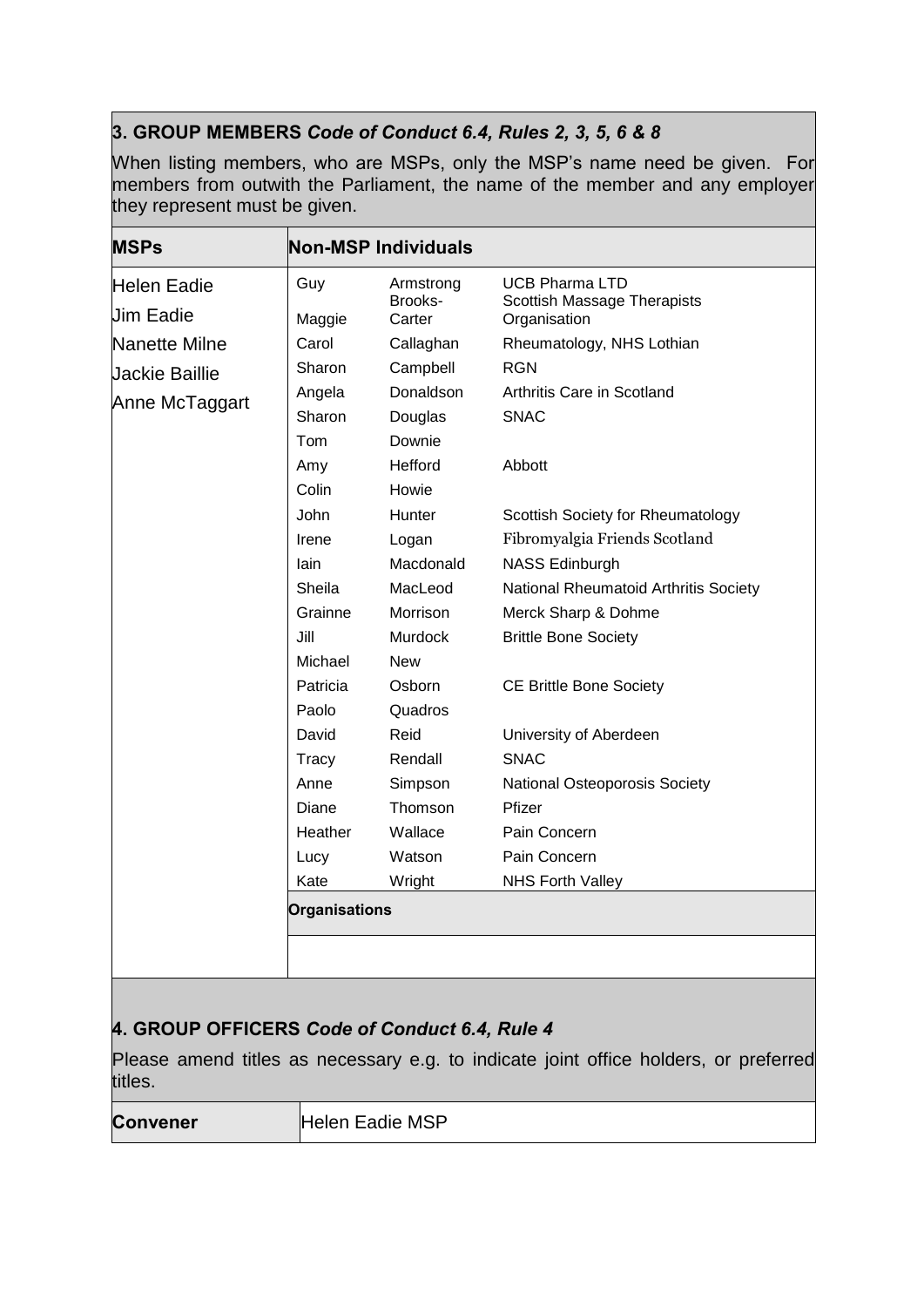| <b>Deputy-Convener</b>                                                                                                                                                                                                                                                                                                                                                                                                                                     |        | Uim Eadie MSP |                                                   |  |  |
|------------------------------------------------------------------------------------------------------------------------------------------------------------------------------------------------------------------------------------------------------------------------------------------------------------------------------------------------------------------------------------------------------------------------------------------------------------|--------|---------------|---------------------------------------------------|--|--|
|                                                                                                                                                                                                                                                                                                                                                                                                                                                            |        |               | Nanette Milne MSP                                 |  |  |
|                                                                                                                                                                                                                                                                                                                                                                                                                                                            |        |               |                                                   |  |  |
| <b>Secretary</b>                                                                                                                                                                                                                                                                                                                                                                                                                                           |        |               | Sheila MacLeod                                    |  |  |
| <b>Treasurer</b>                                                                                                                                                                                                                                                                                                                                                                                                                                           | N/A    |               |                                                   |  |  |
| 5. FINANCIAL OR OTHER BENEFITS RECEIVED Code of Conduct 6.3.1 & 6.3.6                                                                                                                                                                                                                                                                                                                                                                                      |        |               |                                                   |  |  |
| The group must register any financial or other material benefit received by the group<br>from whatever source, where the value of the financial sum or benefit from any single<br>source exceeds £500 in any one calendar year. This includes donations,<br>sponsorship, subscriptions, hospitality, gifts, visits, provision of services or<br>accommodation or staff assistance. The value of use of Parliamentary facilities need<br>not be registered. |        |               |                                                   |  |  |
| The details requiring to be registered include a brief description of the benefit, the<br>approximate monetary value, the date on which it was received and the source from<br>which it came. Where a consultancy organisation provides benefits, the client on<br>whose behalf these are provided should be named.                                                                                                                                        |        |               |                                                   |  |  |
| <b>Date</b>                                                                                                                                                                                                                                                                                                                                                                                                                                                | Amount |               | <b>Description</b>                                |  |  |
|                                                                                                                                                                                                                                                                                                                                                                                                                                                            |        |               |                                                   |  |  |
|                                                                                                                                                                                                                                                                                                                                                                                                                                                            |        |               | 6. GROUP SUBSCRIPTION Code of Conduct 6.4, Rule 9 |  |  |
| Where a group charges or proposes to charge a subscription, this must be<br>reasonable and the same for all members. The amount of the subscription should be<br>registered and the purposes for which it is intended to use the subscription.                                                                                                                                                                                                             |        |               |                                                   |  |  |
| Amount per group<br>member per year                                                                                                                                                                                                                                                                                                                                                                                                                        |        |               |                                                   |  |  |
| 7. GROUP STAFF AS PARLIAMENTARY PASS HOLDERS                                                                                                                                                                                                                                                                                                                                                                                                               |        |               |                                                   |  |  |
| If a group makes use of staff issued with a Parliamentary pass, any paid activity<br>undertaken by those staff where the employer benefits from the pass holder's access<br>to the Parliament must be registered. There is no need to state the amount of<br>remuneration. The requirement relates both to staff employed directly by the group<br>and to staff employed by an outside organisation to provide assistance to the group.                    |        |               |                                                   |  |  |
| <b>Staff name</b>                                                                                                                                                                                                                                                                                                                                                                                                                                          |        |               |                                                   |  |  |
| <b>Title of post</b>                                                                                                                                                                                                                                                                                                                                                                                                                                       |        |               |                                                   |  |  |
| <b>Name and address</b><br>of employer<br>organisation                                                                                                                                                                                                                                                                                                                                                                                                     |        |               |                                                   |  |  |